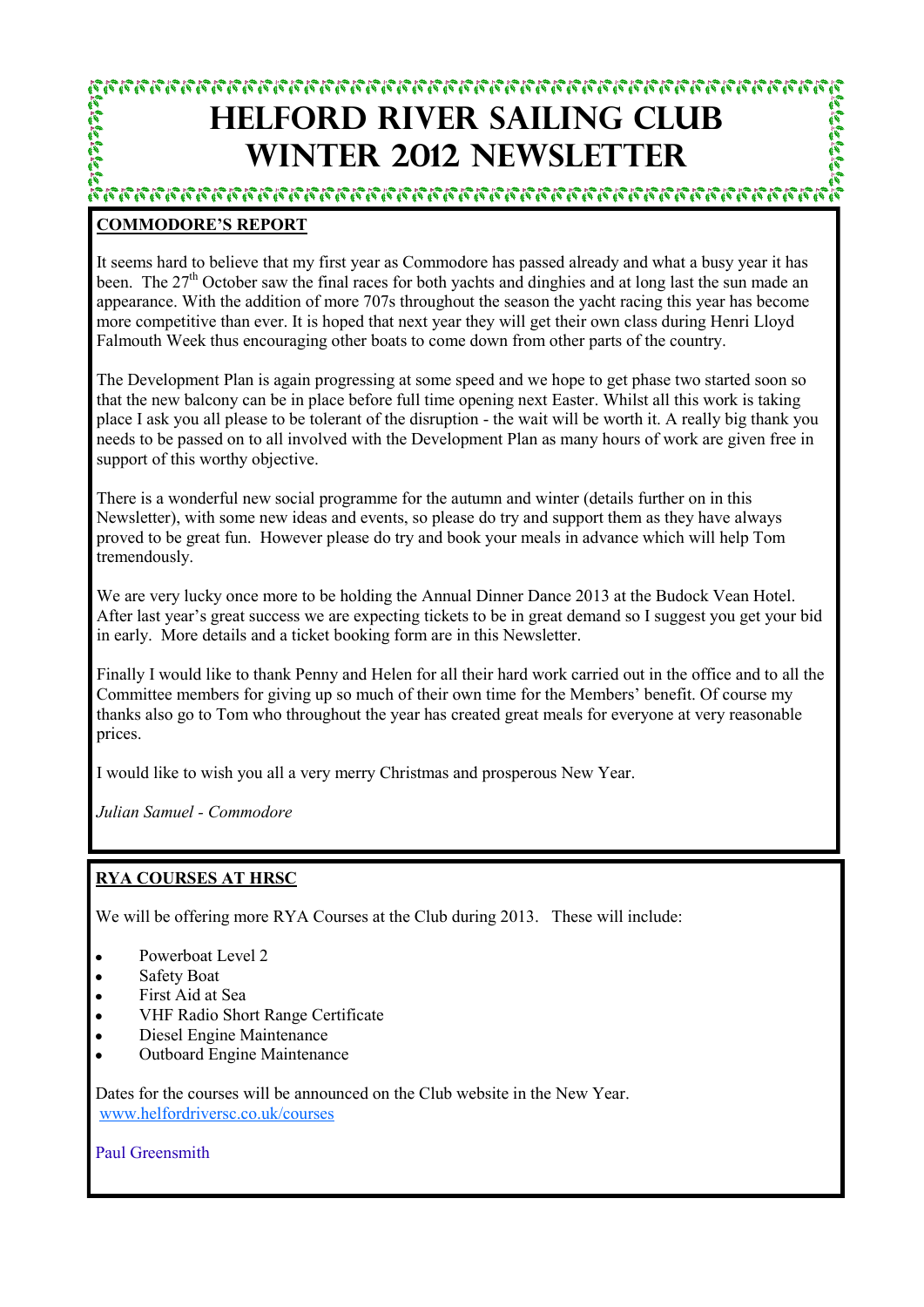### **DINGHY NEWS**

Sadly there will be no more entertaining and sometimes challenging racing reports for you to follow on the website as the dinghy racing season has now finished (thank you so much Stephen Brooks for writing these - they are the best ever). However there are still a couple of exciting dinghy events to look forward to.

The first date for your diary is the Dinghy Wash Up Evening on Friday 16th November at 1900 hrs. This is your chance to come and air your views on the previous season's racing and make any suggestions for the following year. It is also a lovely chance to get together now that racing has finished. If you have ever raced dinghies at Helford please come along and help us plan a better season next year. Contact Tom to book food for after the meeting.

The last major event of the year is the Dinghy Prize Giving on Saturday 1st December at 1900 hrs. This is a great celebration of the previous year's achievements and an early Christmas party for us all, so please come along. Menu details for this event will be available nearer the time.

As this is my final year as Captain Dinghies it only remains for me to thank everyone who has helped me over the last three years. All the dinghy elders have been very supportive and are on standby to help my successor (as yet undecided). Many thanks to the Committee and all the Safety Boat drivers particularly Dave Church and Dan - who make all our racing possible, and the crews and Margaret Statham for covering all the Committee Boat duties. Thank you to Jeff Meadows for keeping the dinghy section on the website updated regularly. Lastly thank you to Steve for putting up with all my tantrums over the last three years and sorting things out rationally. I wish all the very best of luck to the new Captain Dinghies and I will of course help them just as Adam helped me when I took over. Best wishes to all the dinghy section.

*Beccy Kestin - Captain Dinghies*

### **SAFETY BOATS**

All the safety boats are off the water now and in winter storage. In the New Year the boats and engines will need their routine annual maintenance and I will be looking for a couple of volunteers to assist in this process. If anyone fancies getting their hands dirty please contact me on 01326 231865 or by email at paulgreensmith@hotmail.com.

I'm hoping to have a new section on the Club website specifically for Safety Boats. The information will be about the boats and drivers' rota for dinghy sailing as well as thanks to the volunteers whose help and support is greatly appreciated.

Let's hope that the weather for the 2013 season will be a little kinder to us! Have a good winter.

*Paul Greensmith - Captain Safety Boats*

### **BOAT SCRUB ON CLUB SLIPWAY**

Could all Members who want to use the slipway for boat scrubbing PLEASE put their name and contact details in the Boat Scrub Book which is kept at the bar in the Clubhouse. This avoids any confusion and double booking.

Thank you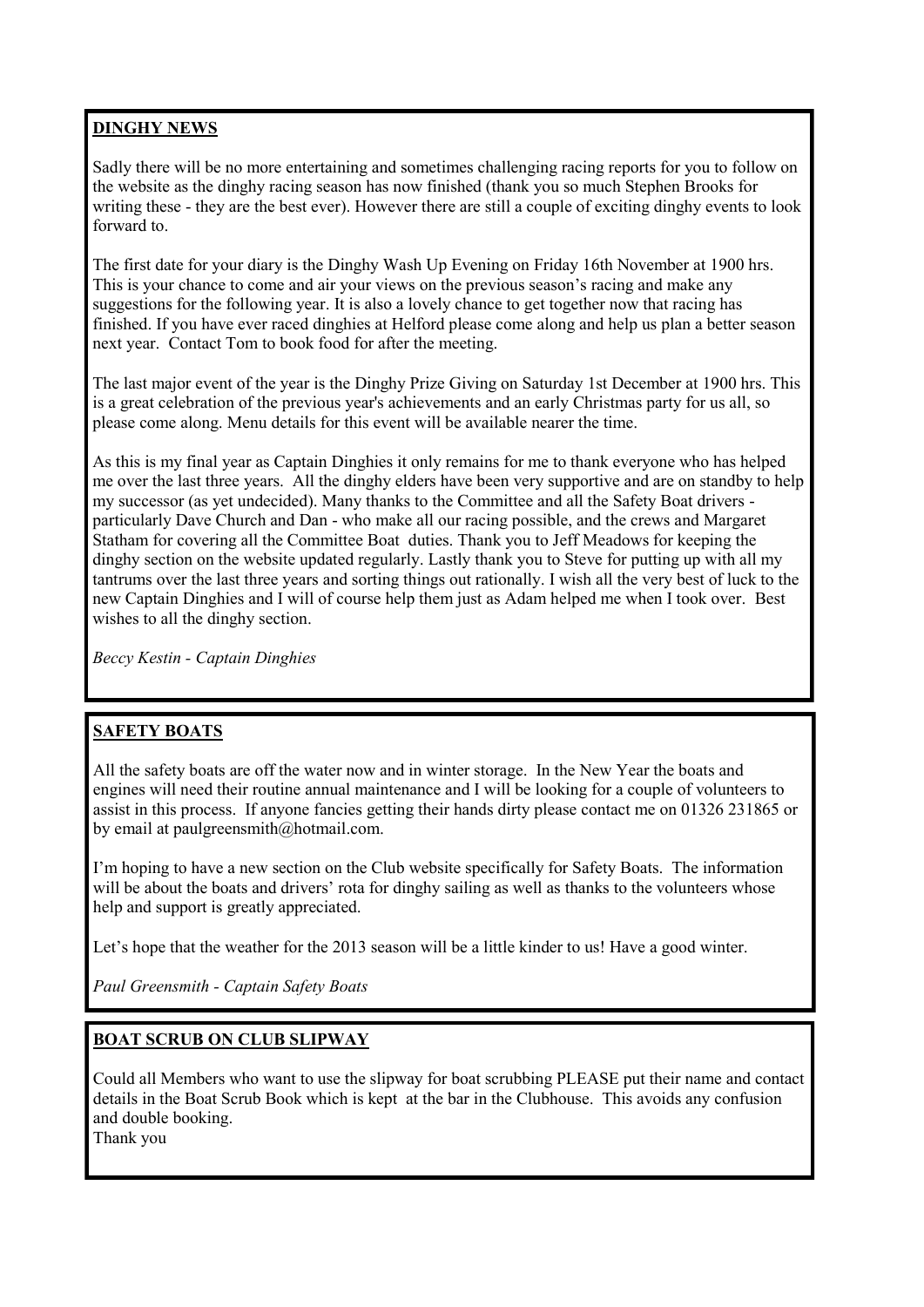# HRSC WINTER SOCIAL CALENDAR 2012/2013

| <b>NOVEMBER</b><br>Friday 2nd<br>Wednesday 14th | Yachts Prize Giving Evening<br>Wine & Cheese Tasting Evening. Wine tasting with Ellis Wharton Wines plus<br>tasting locally produced cheeses. A great opportunity to get supplies in for                                                                                                   |
|-------------------------------------------------|--------------------------------------------------------------------------------------------------------------------------------------------------------------------------------------------------------------------------------------------------------------------------------------------|
| Friday 16th<br>Saturday 24th                    | Christmas. 1930 hrs start.<br>Dinghy Wash Up Evening<br>Italian Night. A gourmet 3 course Italian inspired menu with operatic<br>entertainment from 'Melvina'.                                                                                                                             |
| <b>DECEMBER</b>                                 |                                                                                                                                                                                                                                                                                            |
| Saturday 1st<br>Friday 7th                      | Dinghy Prize Giving Evening 1900 hrs<br>'Film Night'. A family film will be shown in the conservatory. 1900 hrs. The<br>Club will be open for meals as usual.                                                                                                                              |
| Sunday 16th $\&$<br>Sunday 23rd                 | Pre-Christmas Lunch with all the trimmings.                                                                                                                                                                                                                                                |
| Friday 21st                                     | Children's Christmas Party with entertainment by 'Mr. Wacky'. 1500 to 1700<br>hrs. Please contact Emma Broad for more details and bookings 01326 231065                                                                                                                                    |
| Friday 21st                                     | Christmas Carol Singing at the Club with 'Illumination Brass'. Mince pies and<br>mulled wine will be available. 1930 hrs.                                                                                                                                                                  |
| Monday 24th<br>Tuesday 25th                     | Christmas Eve Barbecue. Fun for all regardless of the weather. 1230 hrs.<br>The bar will be open for Christmas Day drinks from 1200 to 1400 hrs. Come<br>along and show off your best (or worst!) present.                                                                                 |
| Monday 31st                                     | New Year's Eve Caribbean Night on the Helford. A 3 course Caribbean inspired<br>Gala Dinner followed by dancing. Wear your favourite tropical outfit and<br>practise your limbo dancing. Join us for dinner or come along at 2200 hrs for<br>the entertainment and to see in the New Year. |
| <b>JANUARY 2013</b>                             |                                                                                                                                                                                                                                                                                            |
| Saturday 19th                                   | HRSC Annual Dinner Dance at the Budock Vean Hotel. Dancing to 'Sunset'.<br>£40 per person. Booking form and bed and breakfast details in this<br>Newsletter.                                                                                                                               |
| Friday 25th                                     | HRSC Annual General Meeting at the Clubhouse 1930 hrs                                                                                                                                                                                                                                      |

# ALL CLUB SOCIAL EVENTS ARE ADVERTISED ON OUR WEBSITE www.helfordriversc.co.uk

### Club Winter Opening Hours (until Easter 2013)

Wednesday, Friday & Saturday: Bar 1800 to 2300 hrs Food 1800 to 2130 hrs Sunday: Bar 1200 to 1800 hrs Food 1200 to 1430 hrs



Please make sure you book your table with Tom on 01326 231460 or 231414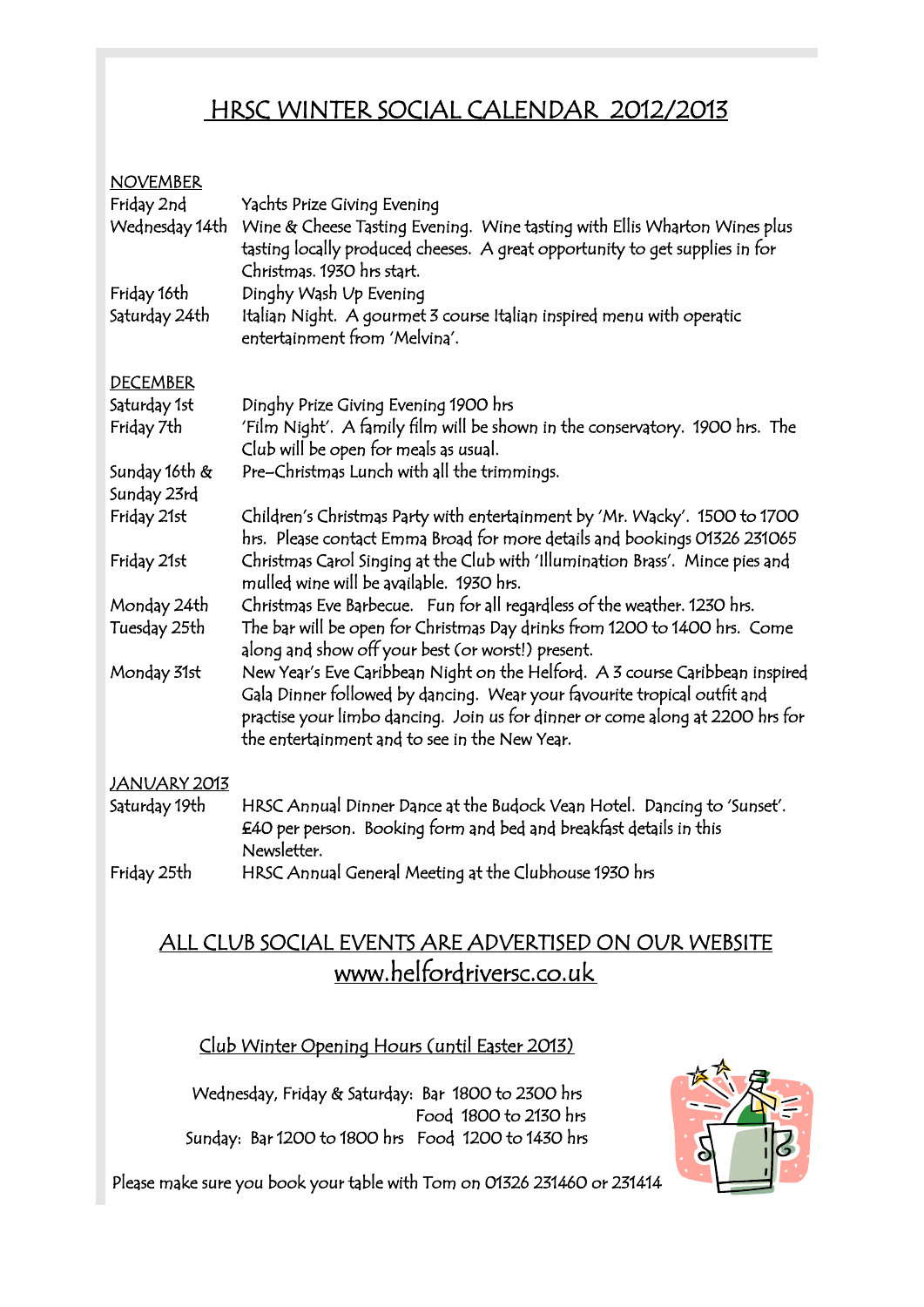### **THE CLUB WEBSITE IS REGULARLY UPDATED - KEEP UP WITH THE LATEST NEWS ON www.helfordriversc.co.uk**

### **2013 MOORING FEES (1st April to 31st October)**

**Deep Water Mooring**  $\text{£}24.00 \text{ per } 300 \text{ mm}$ (minimum charge £500 at the discretion of the Committee)

| <b>Sailing Dinghy Park Adult</b>   | £98.00 |
|------------------------------------|--------|
| <b>Sailing Dinghy Park Junior</b>  | £65.00 |
| <b>Sailing Dinghy Park Rack</b>    | £65.00 |
| <b>Car Park Dinghy Area</b>        | £62.00 |
| <b>Car Park Dinghy Area Junior</b> | £36.00 |
| <b>Inflatable Rack</b>             | £38.00 |
| <b>Shed Key</b>                    | £16.00 |
| <b>Canoes and Kayaks</b>           | £30.00 |
| Tender on Pontoon (under 3.25m)    | £98.00 |
| <b>Trailer summer storage</b>      | £50.00 |

There is no waiting list for boats under 3.25metres – spaces for these are allocated on a first come first served basis from January onwards by contacting the Club office. If your tender on the pontoon has an outboard engine please could you ensure that you place a bucket over the propeller to avoid damage to other boats.

**Finger Berth Moorings** Maximum: Length 5 metres Beam 2 metres Weight 450kg Outboard: 2 stroke 90hp or 4 stroke 75hp **All boats regardless of length** £273.00

All finger berths and dinghy park spaces are allocated via a waiting list system. If you would like your name added to the list (one per family) please contact Penny on 01326 231006.

#### **2013 MEMBERSHIP FEES**

| <b>From 1st January</b>                           | Entrance | Annual               |                                                                                                |  |
|---------------------------------------------------|----------|----------------------|------------------------------------------------------------------------------------------------|--|
| Joint                                             | £ 175.00 | £ 175.00             |                                                                                                |  |
| <b>Single</b>                                     | £ 113.00 | £ 113.00             |                                                                                                |  |
| <b>Family Juniors</b>                             | $f$ nil  | £ 13.50              |                                                                                                |  |
| (18 and under whose parents are Members)          |          |                      |                                                                                                |  |
| <b>Junior Members</b>                             | $f$ nil  | £ 32.00              |                                                                                                |  |
| (18 and under whose parents are NOT Members)      |          |                      |                                                                                                |  |
| Cadets                                            | $f$ nil  | 32.00<br>$f_{\cdot}$ |                                                                                                |  |
| (Over 18 but under 25 and in FULL time education) |          |                      |                                                                                                |  |
| Children under the age of 5 are <b>FREE</b>       |          |                      |                                                                                                |  |
| <b>Temporary Membership</b> $\leq 85.00$ per week |          |                      | Family - 2 adults plus 2 children under 16 (maximum of two weeks per year). No guests allowed. |  |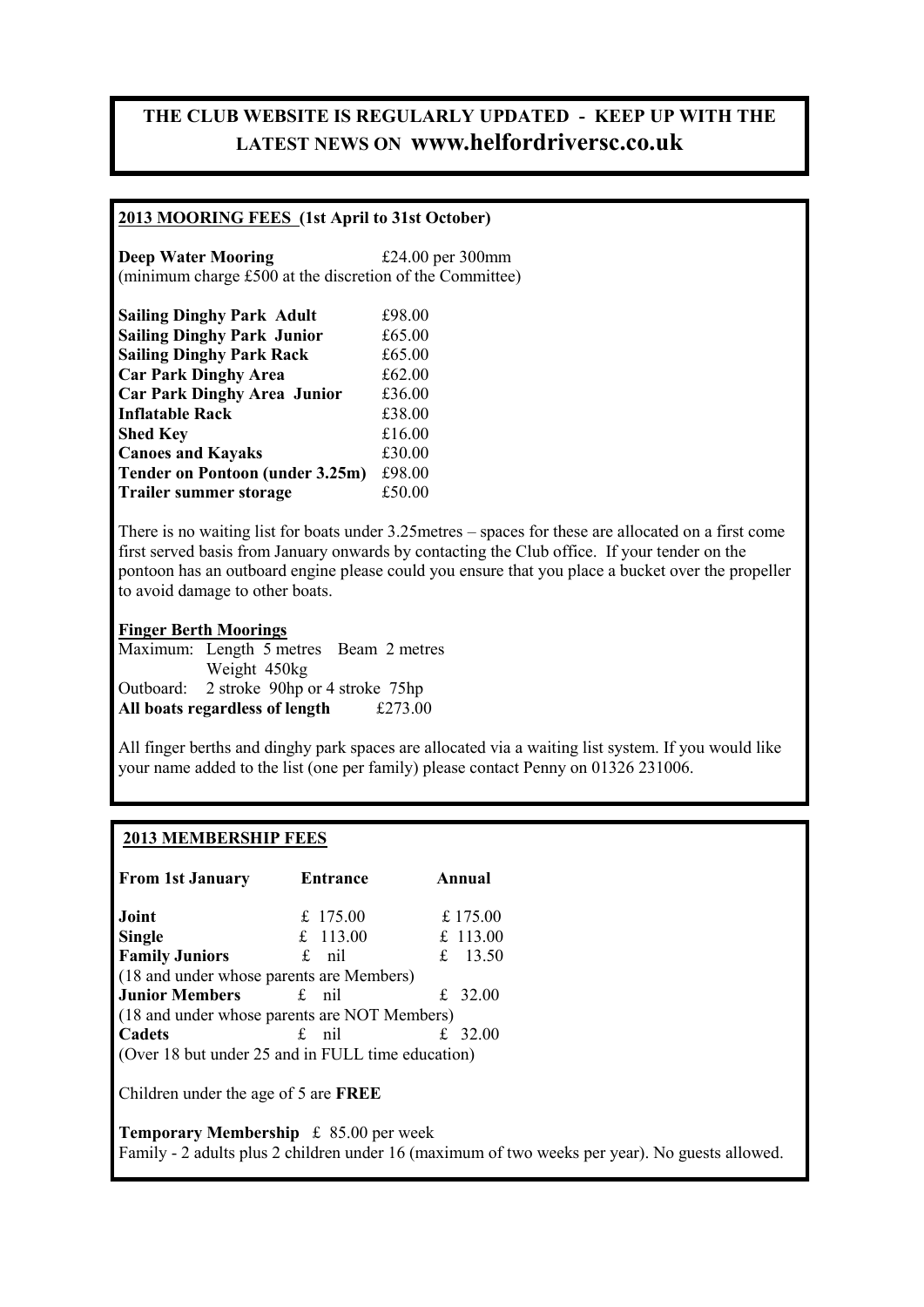### **HELFORD RIVER SAILING CLUB NOTICE OF ANNUAL GENERAL MEETING**

### **Friday 25th January 2013 at 19.30 hrs**

**Notice is hereby given that the Annual General Meeting of the Helford River Sailing Club will be held at the Clubhouse at 19.30 hrs on Friday 25th January 2013 at which the following business will be transacted:**

## **AGENDA**

### 1. Apologies

- 2. Minutes of the last Annual General Meeting
- 3. Commodore's Report
- 4. Honorary Treasurer's Report Approval of Accounts
- 5. Election of Officers Honorary Life Member
- 6. Election of Club Accountants
- 7. Any Other Business

Close of Meeting

Nominations for election of Officers must be sent in writing, duly proposed and seconded, to the Honorary Secretary not less than 7 days before the AGM. Items of Any Other Business must be submitted in writing to the Honorary Secretary at least 28 days before the Annual General Meeting (in accordance with Club Rules 18, 20 and 32 respectively).

If you would like to nominate yourself or someone else for a position on the Committee please contact the office on 01326 231006 for a nomination form.

Mark J. Gregory (Honorary Secretary)

.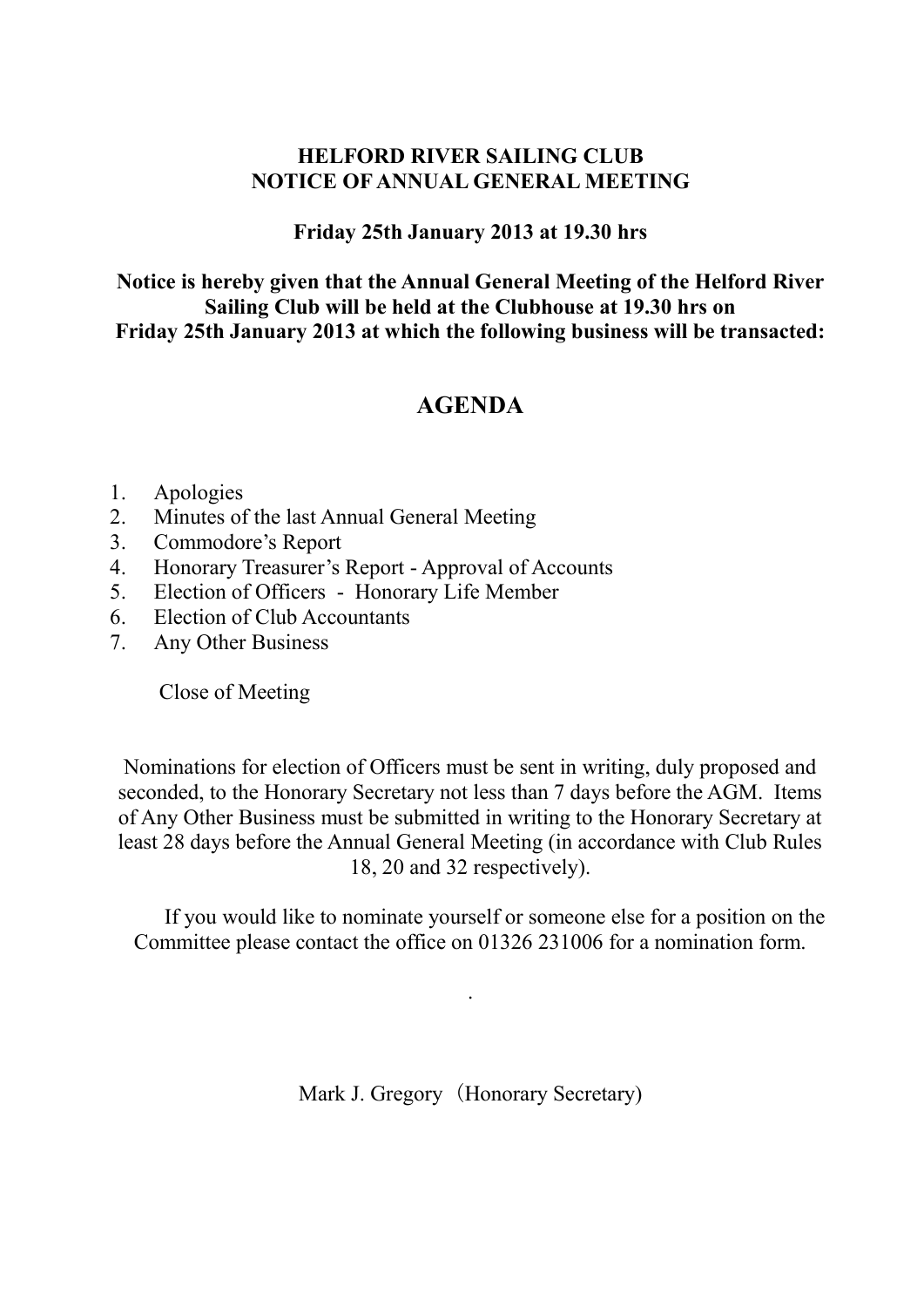### **PLEASE LET US HAVE YOUR EMAIL ADDRESS SO WE CAN KEEP YOU UPDATED WITH ALL CLUB NEWS OR VISIT OUR WEBSITE www.helfordriversc.co.uk**

### **STEWARD'S NEWS**

Firstly a big thank you to all who have supported me over the last six months. This year has not been the best, especially because of the awful weather, but I would like to thank all Members who continually come down to eat and use the Club regardless of the outdoor conditions. Let's all hope that next year will be warm and sunny and give us all a chance to have a good time.

I hope you will all continue to support us during the coming winter months as we have an extensive social programme planned. This will include food themed nights, film nights and quizzes so please check the Club website and check your emails for details of all these events.

Finally please book your tables for food well in advance to avoid disappointment. If you do not book a table I am afraid that I cannot guarantee that food will be available especially in the quiet winter months although I will obviously do my best to accommodate you in the restaurant. I can be contacted on 01326 231460 or 231414 or email helfordcatering@gmail.com.

Tom Pinch

### **PHOTOS PLEASE**

If you have any high resolution photos for the 2013 HRSC Yearbook please contact Penny in the Club office. Also the website is in need of good photos of racing on the river, social events or anything relating to the Club so if you have something suitable please let us know.

**ALSO** we are, as ever, looking for volunteers to help with all aspects of running the Club. If you feel you can help in any way please contact us.

### **HRSC ANNUAL DINNER DANCE**

This will be held at the Budock Vean Hotel on Saturday 19th January 2013 and a booking form is attached to this Newsletter. The hotel is offering a special room rate of £34.50 per person for bed and breakfast . If you want to take up this offer please book direct with the hotel on 01326 250288. Payment is required at the time of booking.

### **THANK YOU TO OUR 2012 SPONSORS**

We were once again very fortunate in having such generous sponsors for our Club events this season. We would like to extend our grateful thanks to:

**Hine Downing Solicitors - Early Summer Yacht Series Budock Vean Hotel - Mid Summer Yacht Series Penrose Sailmakers - Late Summer Yacht Series John Baker & Stephan Penney - Albia Yacht Regatta**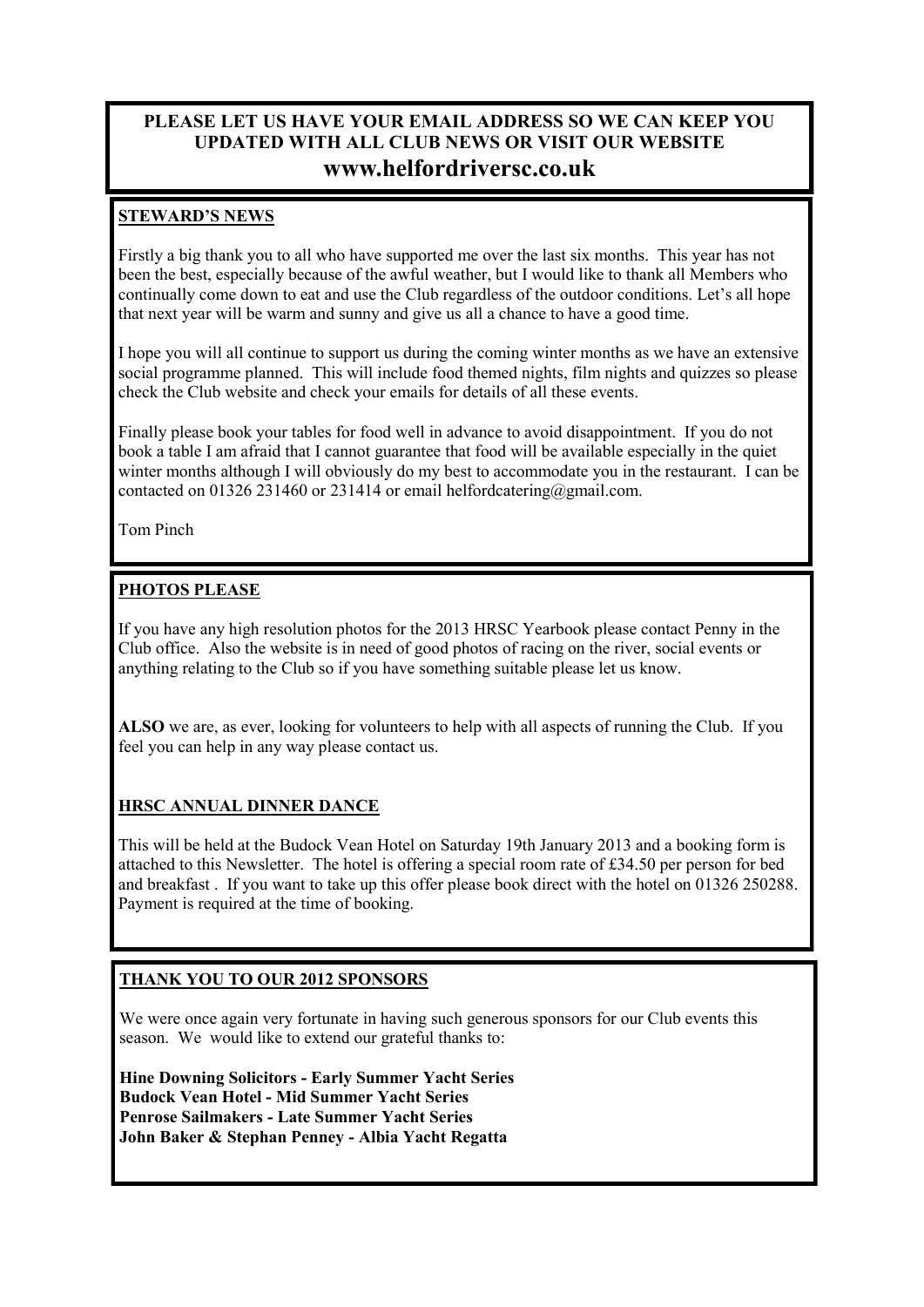### **YACHT REPORT**

Racing has finished for the year and the silverware was handed out last Friday. The results are listed below. The 707 fleet goes from strength to strength and all have had a fantastic season's racing. Phil Badger organised an extra Autumn Series on Saturday mornings in October which was very successful. The handicap fleet however is not very well supported and I would like to encourage others to join us on Wednesday evenings. I know that some people would like to take part but cannot get a crew together on a regular basis. I think therefore that we should encourage boats to enter on a 'white sail' basis, thus enabling the boat to be sailed by one or two crew. A handicap would be given that reflects that spinnakers are not being used so that anyone racing and sailing well would have a chance of winning. If anyone has any questions about racing please do not hesitate to contact me. *Chris Symes* - *Captain Yachts*

| <b>Spring Series</b>                                                                       |                                                                                                       | Hine Downing Early Summer Series                                             |  |  |  |  |  |
|--------------------------------------------------------------------------------------------|-------------------------------------------------------------------------------------------------------|------------------------------------------------------------------------------|--|--|--|--|--|
| 1st <i>Orijin</i> (Andy Dennis)                                                            | 707                                                                                                   | 1st <i>The Wildebeest</i> (Phil Badger)<br>PY 1st <i>Kudu</i> (Terry Pascoe) |  |  |  |  |  |
| 2nd <i>Red Snapper</i> (Tony Statham)                                                      |                                                                                                       | 2nd Swordfish (John Lake)<br>2nd <i>Valkyrie</i> (Chris Symes)               |  |  |  |  |  |
| 3rd <i>Valkyrie</i> (Chris Symes)                                                          |                                                                                                       | 3rd <i>Big Boys Toys</i> (Chris Broad)                                       |  |  |  |  |  |
| <b>Budock Vean Mid Summer Series</b>                                                       |                                                                                                       |                                                                              |  |  |  |  |  |
| 707<br>1st Swordfish (John Lake)                                                           |                                                                                                       | PY 1st <i>Valkyrie</i> (Chris Symes)                                         |  |  |  |  |  |
| 2nd The Wildebeest (Phil Badger)                                                           |                                                                                                       | 2nd <i>Kudu</i> (Terry Pascoe)                                               |  |  |  |  |  |
| 3rd Miss Money Penny (Ed Bolitho)                                                          |                                                                                                       |                                                                              |  |  |  |  |  |
| Penrose Sailmakers Late Summer Series                                                      |                                                                                                       |                                                                              |  |  |  |  |  |
| 1st Swordfish (John Lake) PY 1st Valkyrie (Chris Symes)<br>707                             |                                                                                                       |                                                                              |  |  |  |  |  |
| 2nd <i>Red Snapper</i> (Tony Statham)                                                      |                                                                                                       | 2nd <i>Orijin</i> (Andy Dennis)                                              |  |  |  |  |  |
| 3rd Jambo (Phil Philpott)                                                                  |                                                                                                       |                                                                              |  |  |  |  |  |
| David France Memorial Trophy (Best IRC boat) - Orijin (Andy Dennis)                        |                                                                                                       |                                                                              |  |  |  |  |  |
| Goodden Memorial Trophy (Best PY boat) - Valkyrie (Chris Symes)                            |                                                                                                       |                                                                              |  |  |  |  |  |
|                                                                                            | County Pie Trophy (Helmswoman's Race) 707 - The Wildebeest (Jane Benney) PY - Kudu (Barbara Ashfield) |                                                                              |  |  |  |  |  |
| Dorothy Winfrey Cup 707 - Swordfish (John Lake) PY - Orijin (Andy Dennis)                  |                                                                                                       |                                                                              |  |  |  |  |  |
| Guy Viccars Trophy (Best boat under 30ft) - Swordfish (John Lake)                          |                                                                                                       |                                                                              |  |  |  |  |  |
| Gun Carriage Trophy (Winner of L'Aber Wrac'h Race) - Sarabande (Rob Mably)                 |                                                                                                       |                                                                              |  |  |  |  |  |
| Sundancer Trophy (First Helford boat in L'Aber Wrac'h Race) - Josephine (Richard Atherton) |                                                                                                       |                                                                              |  |  |  |  |  |
| Jose Collins Cup (Winner of Helford to Fowey Race) - Black Dog (Stuart Sawyer)             |                                                                                                       |                                                                              |  |  |  |  |  |
|                                                                                            |                                                                                                       |                                                                              |  |  |  |  |  |

#### **HELFORD RIVER SAILING CLUB ANNUAL DINNER & DANCE 2013 Budock Vean Hotel, Mawnan Smith Saturday 19th January 2013**



| Ticket Price: £40 per person Tables of 10 maximum |                                                                                           |  |
|---------------------------------------------------|-------------------------------------------------------------------------------------------|--|
|                                                   |                                                                                           |  |
|                                                   |                                                                                           |  |
|                                                   |                                                                                           |  |
|                                                   |                                                                                           |  |
|                                                   |                                                                                           |  |
|                                                   |                                                                                           |  |
|                                                   | Please complete the whole form and return with payment to: (Cheques made payable to HRSC) |  |
|                                                   | Helford River Sailing Club, Helford, Helston TR12 6LB                                     |  |
|                                                   |                                                                                           |  |

#### **PLEASE NOTE : NO BOOKING WILL BE MADE UNLESS THE FULL FEE IS ENCLOSED**